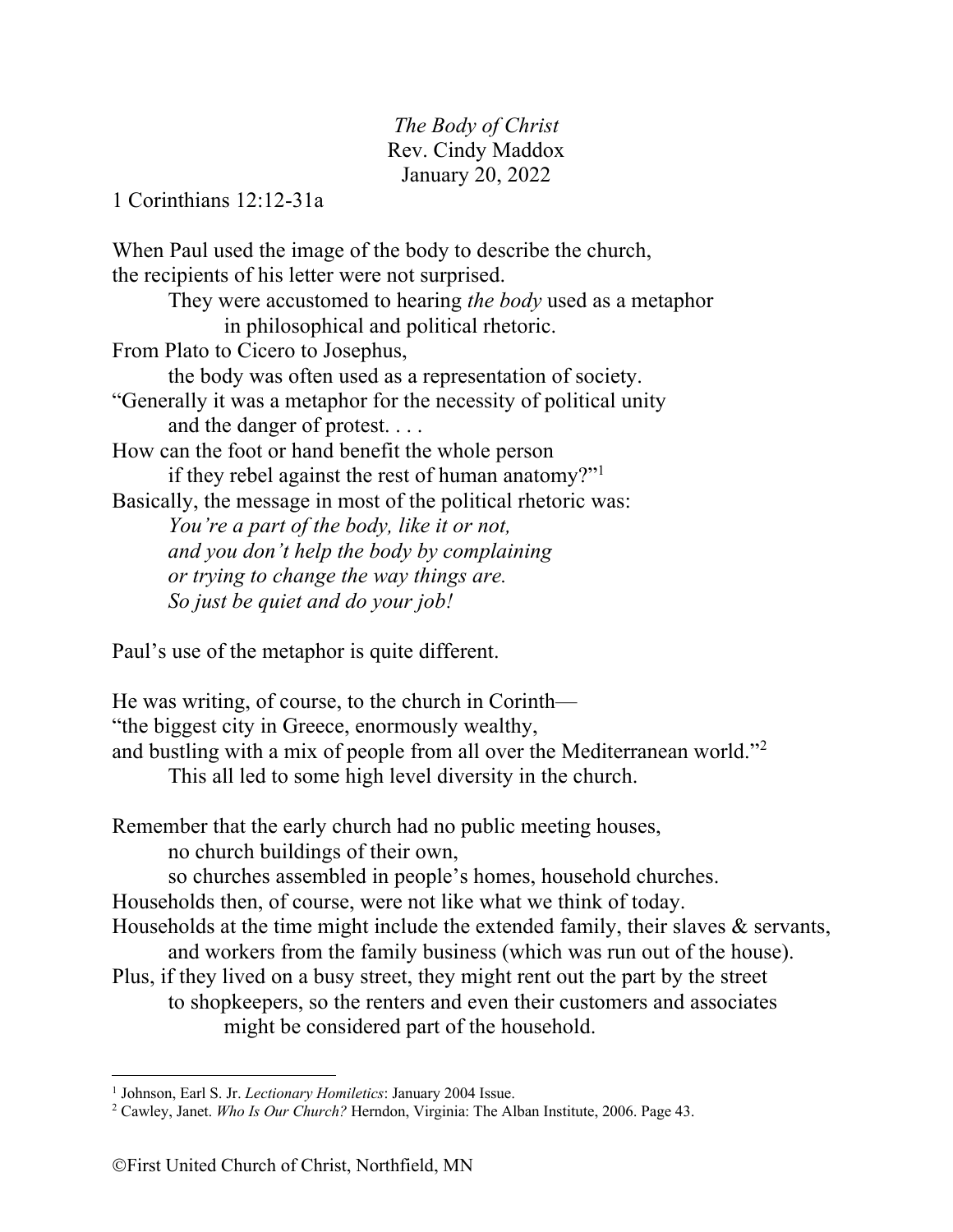"What bound this diverse group together was the relationship of dependence on the head of the household for protection and patronage."3 This was no egalitarian organization, no democracy. The lines of authority were clearly defined. Everyone's wellbeing depended on the head of the household, so he was the one with all the power. All of these dynamics might be at play in the early church. Then Paul had to go and do something crazy. "Paul pushed for a radical equality in the life of the church saying that there was neither slave nor free, Jew nor Gentile, male nor female, for we are all one in Christ. However, household churches evidently found it difficult to let go of such basic social distinctions. How was the slave-owner supposed to respond to the "In Christ there is no slave nor free" theology? How was the head of the household supposed to get any work done if he didn't rule over his servants and employees? And then Paul went and talked about everyone having spiritual gifts. How could the head of the household acknowledge that one of his slaves had been given the gift of leadership, while his only gift was to provide the space and pay the bills?"<sup>4</sup> You can imagine how well that would go over with the one used to being in charge! So when Paul tells them that together, they are the body of Christ, he is saying that nobody is more important than anybody else, and that was shocking. All parts of the body are important, even those parts that seem less important. Take the big toe, for example. Not an important part of the body, we might think ... until we stub that big toe in the middle of the night and it becomes the center of our universe.

So I wonder . . . what part of the body are you? If the church is the body of Christ, and we are all members of it,

<sup>3</sup> Ibid., p. 45.

 $4$  Ibid., p. 46.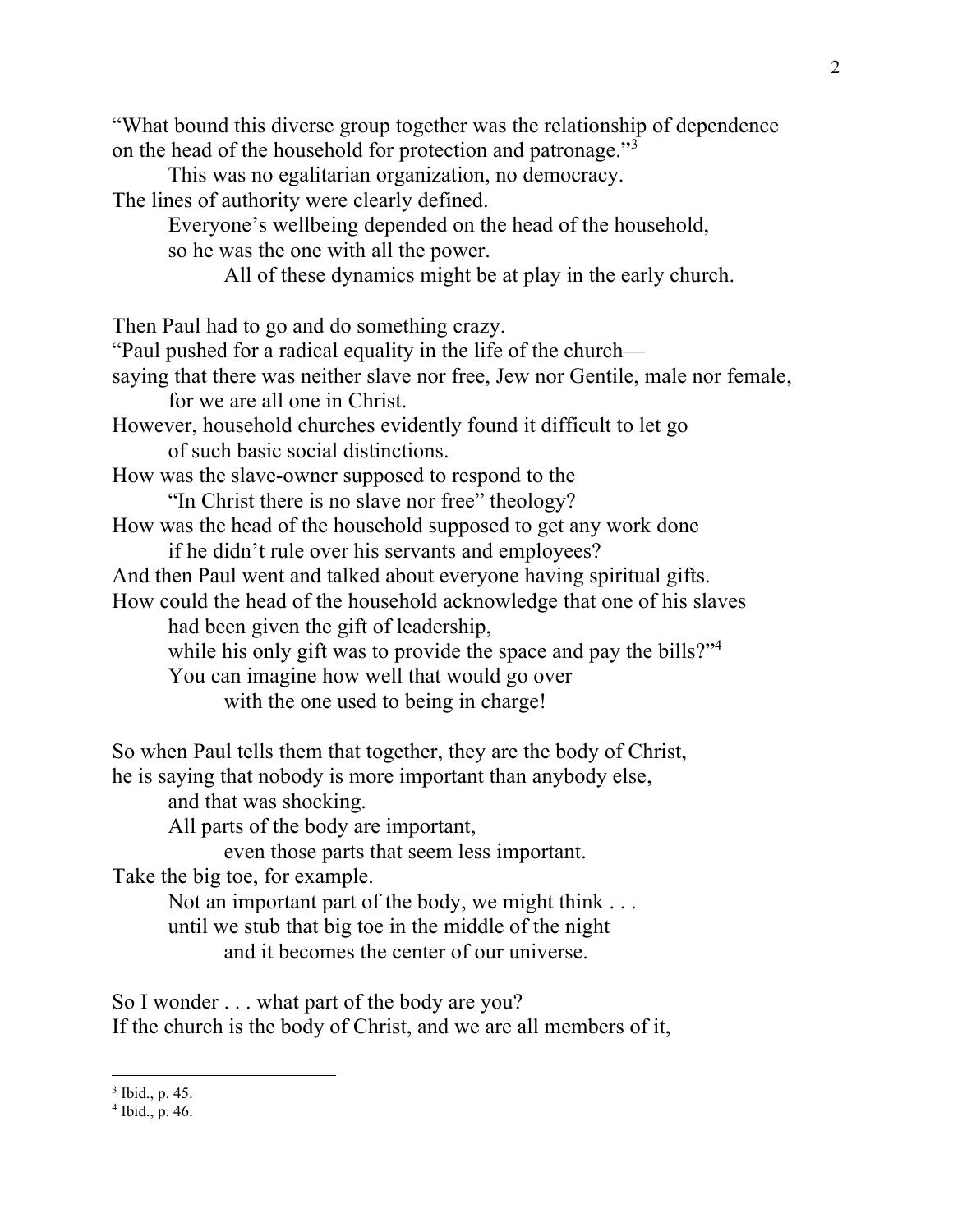what body part are you?

I won't be able to see a show of hands, but you can see each other,

so I'll ask you to raise your hand if you thought "hands" or "feet." It's a typical response, an easy response, but also a very UCC response. As a denomination, we are a "hands and feet" kind of group.

An old UCC slogan says "To believe is to care; to care is to do." We do with our hands and feet.

We deliver meals for Meals on Wheels.

We write letters to our legislators through Isaiah.

We walk in the gay pride parade.

There's nothing wrong with being hands and feet.

We need hands and feet. We need lots of hands and feet.

And we need other parts, too.

Brian Volck, a pediatrician and writer with a deep interest in theology, tells this story in an article about our passage for today.

"Last year, while visiting our dear friends Sandie and Owen

and enjoying an evening of good food and even better conversation,

Jill, my wife, said, only half in jest,

'When I look at what other people accomplish, I can't help thinking about all those other things I should be doing:

working to stop the death penalty, saving starving children,

reading the best books, having informed opinions.'

Sandie paused a moment to ponder Jill's concerns, and said,

'All those things are important, but we're all part of the body of Christ, and we have a role, however small.

So what if you're the nose hair? You're there for a purpose.

You may not have any idea what good you're doing, but that's still your job: to be a nose hair in the body of Christ."5

Raise your hand if you thought of yourself as a nose hair in the body of Christ!

You have probably heard of Sister Simone Campbell.

She was one of the organizers and faces of the Nuns on the Bus tours.

As the Executive Director of NETWORK Lobby for Catholic Social Justice,

she traveled extensively, advocating for systemic change in public policy.

"In Washington she lobbies on issues that help 'mend the gaps' in income and wealth in the U.S., focused specifically on

<sup>5</sup> Volck, Brian. "A Nose Hair in the Body of Christ." https://ekklesiaproject.org/blog/2013/01/a-nose-hair-in-thebody-of-christ/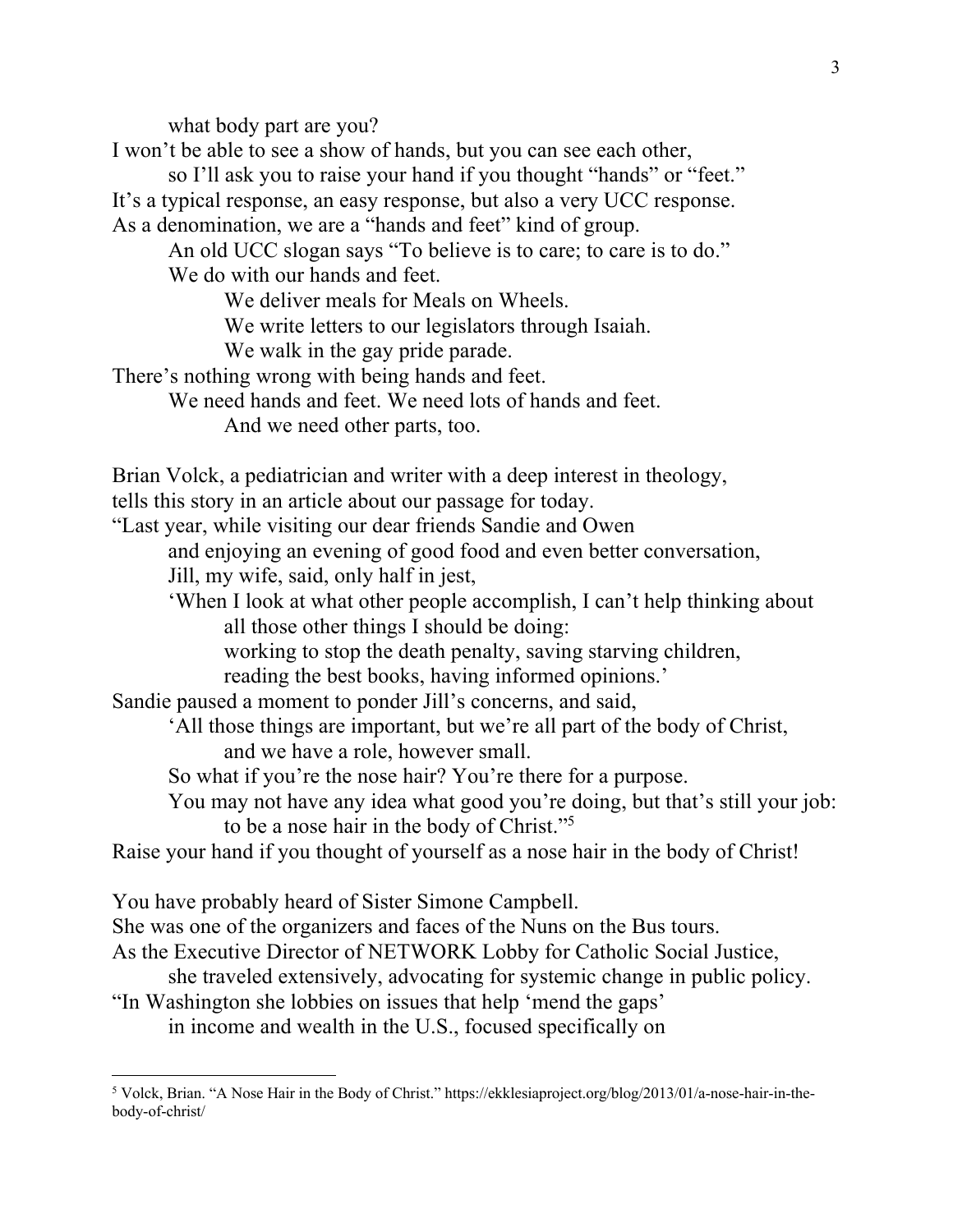how they disproportionately affect people of color and women. Around the country she is a noted speaker and educator on these public policy issues."<sup>6</sup> In writing about all of us as members of the body of Christ, she wrote: "Right now in my role at NETWORK, I'm not feet. I am not hands. I do not do direct service. Instead, I think my contribution at this moment is to be stomach acid. I help liberate energy. I stir people up. I travel the country, meeting people and groups and I help break down food (ideas, struggles, frustrations) to liberate energy. This gives those who are the hands and feet the energy and the ability to do their part."7 So what part of the body of Christ are you? What is your role? I know some of you are nerve cells—or more specifically, pain receptors. You feel the hurting of others, and you make sure the body is aware that part of it is in pain. Some of you are ligaments the fibrous connective tissue which attaches bone to bone, and serves to hold structures together and keep them stable. Some of you are optic nerves. You see the world around us very clearly, and you send messages to the brain so that we all can see. Some of you are arteries, moving from the heart to empower the body. You may be collagen, which connects and heals, or muscle, which turns energy into action. "Are you the heart, praying for change? Are you the mouth, speaking truth to power? Are you the ears, listening to the experience of others?"8

You are all needed and valued in the body of Christ.

The church in Corinth was having trouble learning this. They had lots of other trouble, too.

<sup>8</sup> ibid.

<sup>6</sup> https://networklobby.org/about/srsimonebio/

<sup>7</sup> https://networklobby.org/20202304justice/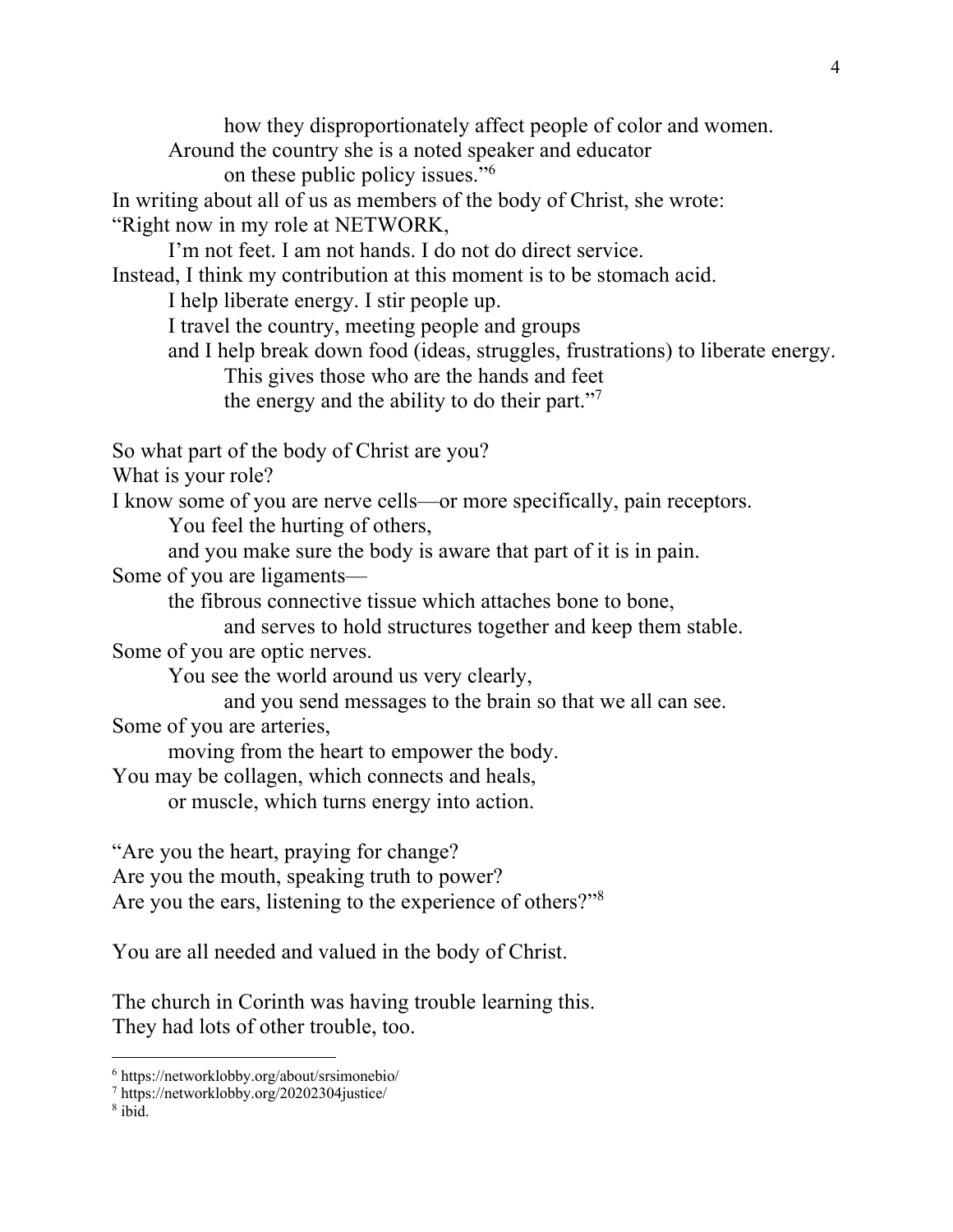There was division, jealousy, and quarreling among them. They boasted about their spiritual gifts. They were arrogant about their knowledge. Wealthier members humiliated the poor at the table of communion. Some were guilty of immorality and the others tolerated it. Some were thoughtless toward others' beliefs and sensitivities. They wanted to rank spiritual gifts as more and less important. They forgot that what matters most is love. Perhaps they needed to hear the story "The Rabbi's gift" about an old Jewish monastery. I don't know if the story is factual, but I know that it is true. At one time the monastery was a thriving institution with many members, but it had declined and it was clearly dying. Four elderly monks and their elderly abbot were the only ones left. They were depressed and angry and they snapped at each other, and they were ashamed of what they had become. The abbot went to visit an old rabbi and asked him for advice. The rabbi said he didn't know how he could help; the only thing he did know is this: "One of you is the Messiah." The abbot returned to the monastery and told the others of this peculiar statement. None of them could figure it out—the old rabbi must be crazy! When they considered their pathetic little remnant community, they were certain that none of them could possibly be the Messiah. But still, the thought took hold of them. *What if the old rabbi knows something we don't?* They began to look at each other with curiosity, then with affection; affection became respect and respect eventually became love. They began to treat each other as if the other was indeed the Messiah. Visitors noticed the serenity that enfolded this tiny community, and the news spread, and people began to visit the monastery just to experience this holy love. Soon, some decided to join the community, and gradually the monastery was restored to vibrant life . . . all because they began to look at each other as if the other might be the Messiah.<sup>9</sup> It's amazing what happens when we change our perspective.

<sup>9</sup> Cawley, Janet. *Who Is Our Church?* Herndon, Virginia: The Alban Institute, 2006. Page 56.